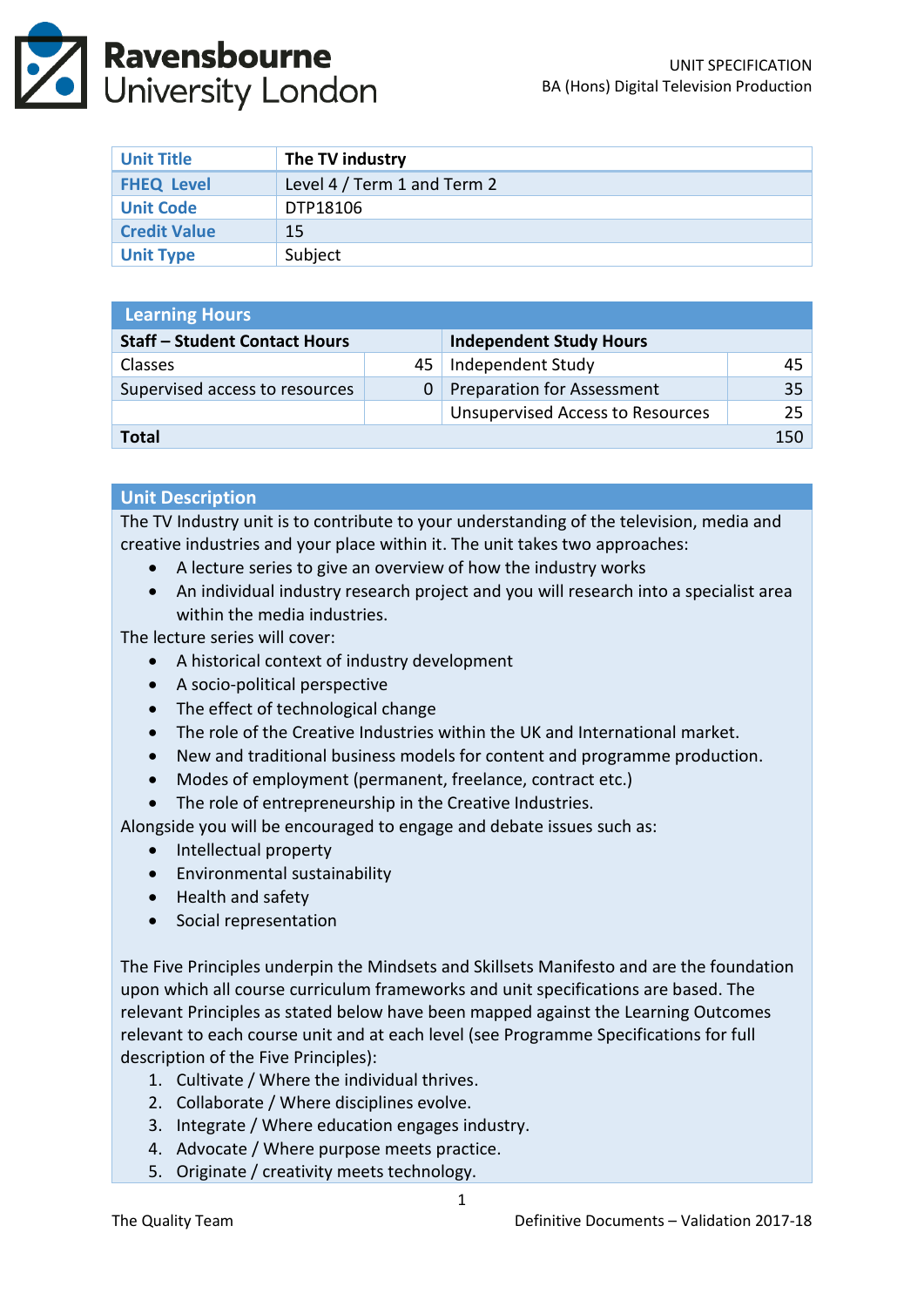# **Unit Indicative Content**

### **Lecture series**

The unit will provide lectures, seminars and debates which cover these areas:

- Contemporary practice in the digital television, media and creative industries. This will include the different employment modes (freelance, contract or permanent) and the role of entrepreneurship in the industry.
- The effect of new technologies in changing the media industry in the past and potential effect in the future.
- The business of the media industries nationally and internationally and the role of intellectual property within the Creative Industries.
- An understanding of current industry practice and debates.
- UK economic debates and theories within the media sector.
- Approaches for gaining work placements and managing/maximising your placement experience.

# **Industry research skills**

There will be general lectures and seminars on an approach to researching information in an industry context and report writing based on an analysis of this research:

- Techniques of mixed methods of research.
- Report writing.

### **Unit Aims**

Encourage an understanding of current media industry practice and debates Provide an understanding of different modes of employment and the role of entrepreneurship in the Creative Industries.

Give a basic knowledge of intellectual property within the Creative Industries Develop confidence in producing industry research using a variety of mixed research methods.

#### **Unit Learning Outcomes**

**LO 1 Research/Inspiration** - Demonstrate your capacity for information gathering techniques using a wide range of sources, providing visual, contextual and industry casestudy research as appropriate.

**LO 7 Employability -** Evidence nurturing professional transferrable and employability skills, including the ability to manage time and work to clear briefs and deadlines, respond to set goals, and communicate effectively.

**LO 8 Professional Identity -** Evidence an emerging personal creative and professional identity